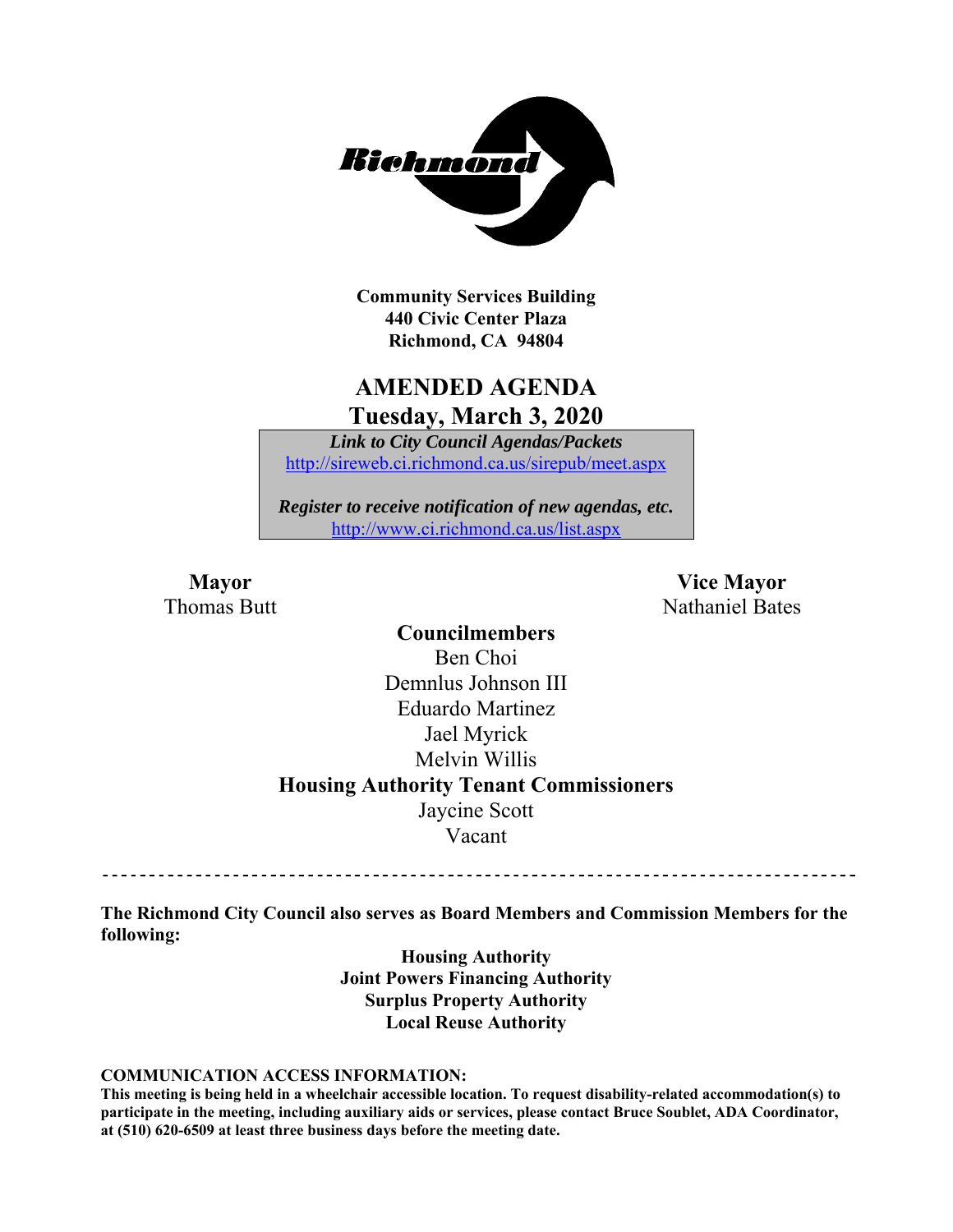# **MEETING PROCEDURES**

The City of Richmond encourages community participation at its City Council meetings and has established procedures that are intended to accommodate public input in a timely and time-sensitive way. As a courtesy to all members of the public who wish to participate in City Council meetings, please observe the following procedures:

**PUBLIC COMMENT ON AGENDA ITEMS:** Anyone who desires to address the City Council on items appearing on the agenda must complete and file a pink speaker's card with the City Clerk **prior** to the City Council's consideration of the item. Once the City Clerk has announced the item, no person shall be permitted to speak on the item other than those persons who have submitted their names to the City Clerk. Your name will be called when the item is announced for discussion. **Each speaker will be allowed up to TWO (2) MINUTES to address the City Council on NON-PUBLIC HEARING items listed on the agenda. Speakers are allowed up to THREE (3) minutes on PUBLIC HEARING items.** 

**OPEN FORUM FOR PUBLIC COMMENT:** Individuals who would like to address the City Council on matters not listed on the agenda or on items remaining on the consent calendar may do so under Open Forum. All speakers must complete and file a pink speaker's card with the City Clerk **prior** to the commencement of Open Forum. The amount of time allotted to individual speakers shall be determined based on the number of persons requesting to speak during this item. **The time allocation for each speaker will be as follows:** 15 or fewer speakers, a maximum of 2 minutes; 16 to 24 speakers, a maximum of 1 and one-half minutes; and 25 or more speakers, a maximum of 1 minute.

#### **SPEAKERS ARE REQUESTED TO OCCUPY THE RESERVED SEATS IN THE FRONT ROW BEHIND THE SPEAKER'S PODIUM AS THEIR NAME IS ANNOUNCED BY THE CITY CLERK.**

**CONSENT CALENDAR:** Consent Calendar items are considered routine and will be enacted, approved or adopted by one motion unless a request for removal for discussion or explanation is received from the audience or the City Council. A member of the audience requesting to remove an item from the consent calendar that is sponsored by City staff must first complete a speaker's card and discuss the item with a City staff person who has knowledge of the subject material **prior** to filing the card with the City Clerk and **prior** to the City Council's consideration of Agenda Review. Councilmembers who request to remove an item from the consent calendar must do so during Agenda Review. An item removed from the Consent Calendar may be placed anywhere on the agenda following the City Council's agenda review.

**CONDUCT AT MEETINGS:** Richmond City Council meetings are limited public forums during which the City strives to provide an open, safe atmosphere and promote robust public debate. Members of the public, however, must comply with state law, as well as the City's laws and procedures and may not actually disrupt the orderly conduct of these meetings. The public, for example, may not shout or use amplifying devices, must submit comment cards and speak during their allotted time, may not create a physical disturbance, may not speak on matters unrelated to issues within the jurisdiction of the City Council or the agenda item at hand, and may not cause immediate threats to public safety.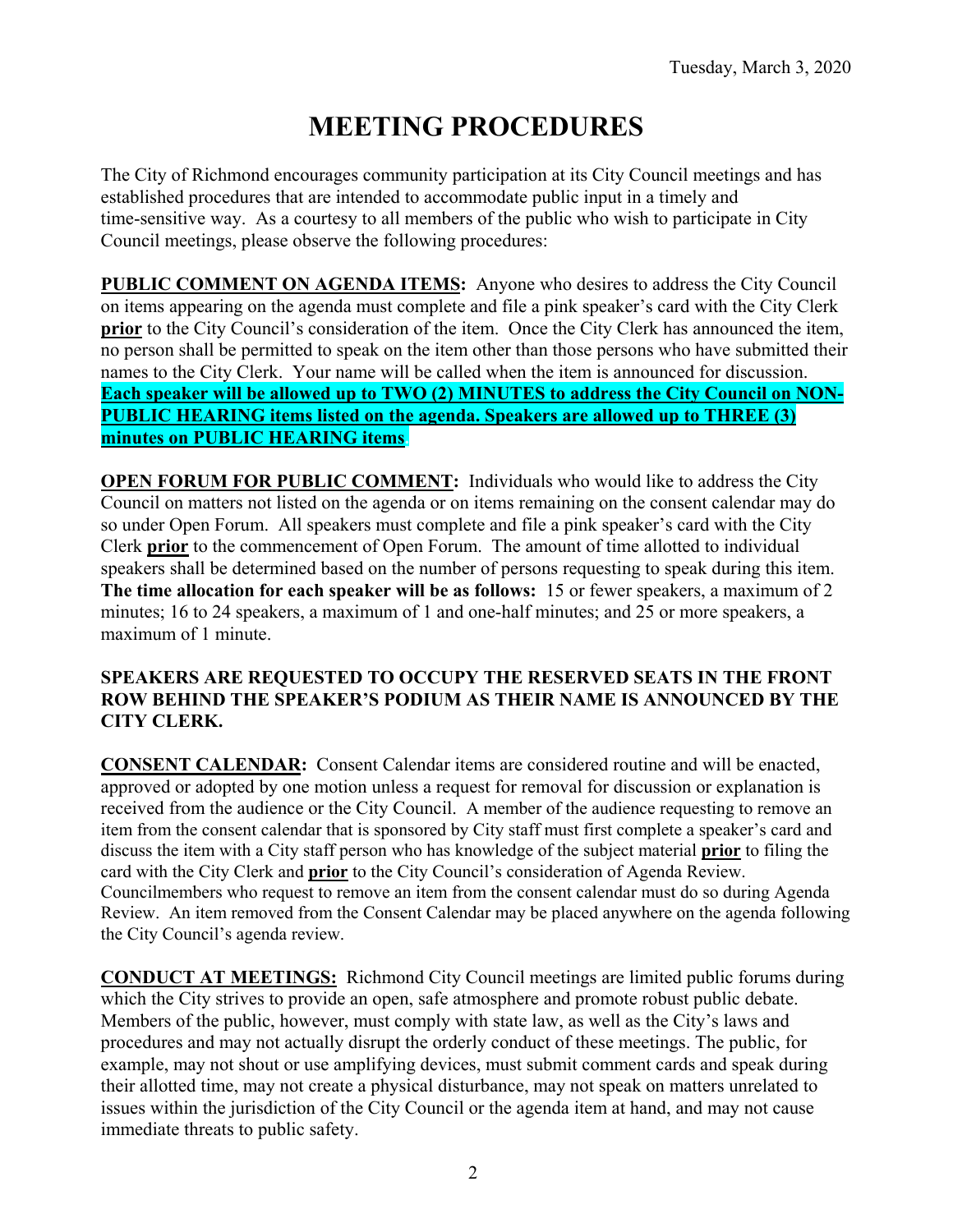**CITY HARASSMENT POLICY:** The City invites public comment and critique about its operations, including comment about the performance of its public officials and employees, at the public meetings of the City Council and boards and commissions. However, discriminatory or harassing comments about or in the presence of City employees, even comments by third parties, may create a hostile work environment, if severe or pervasive. The City prohibits harassment against an applicant, employee, or contractor on the basis of race, religious creed, color, national origin, ancestry, physical disability, medical condition, mental disability, marital status, sex (including pregnancy, childbirth, and related medical conditions), sexual orientation, gender identity, age or veteran status, or any other characteristic protected by federal, state or local law. In order to acknowledge the public's right to comment on City operations at public meetings, which could include comments that violate the City's harassment policy if such comments do not cause an actual disruption under the Council Rules and Procedures, while taking reasonable steps to protect City employees from discrimination and harassment, City Boards and Commissions shall adhere to the following procedures. If any person makes a harassing remark at a public meeting that violates the above City policy prohibiting harassment, the presiding officer of the meeting may, at the conclusion of the speaker's remarks and allotted time: (a) remind the public that the City's Policy Regarding Harassment of its Employees is contained in the written posted agenda; and (b) state that comments in violation of City policy are not condoned by the City and will play no role in City decisions. If any person makes a harassing remark at a public meeting that violates the above City policy, any City employee in the room who is offended by remarks violating the City's policy is excused from attendance at the meeting. No City employee is compelled to remain in attendance where it appears likely that speakers will make further harassing comments. If an employee leaves a City meeting for this reason, the presiding officer may send a designee to notify any offended employee who has left the meeting when those comments are likely concluded so that the employee may return to the meeting. The presiding officer may remind an employee or any council or board or commission member that he or she may leave the meeting if a remark violating the City's harassment policy is made. These procedures supplement the Council Rules and Procedures relating to disruption of orderly conduct at Council meetings.

Any law enforcement officer on duty or whose service is commanded by the presiding officer shall be Sergeant-at-Arms of the Council meetings. He/she, or they, shall carry out all orders and instructions given by the presiding officer for the purpose of maintaining order and decorum at the Council meetings (City Council Rules of Procedure and Order Section III F, RMC Section 2.12.030).

**\*\*\*\*\*\*\*\*\*\*\*\*\*\*\*\*\*\*\*\*\*\*\*\*\*\*\*\*\*\*\*\*\*\*\*\*\*\*\*\*\*\*\*\*\*\*\*\*\*\*\*\*\*\*\*\*\*\***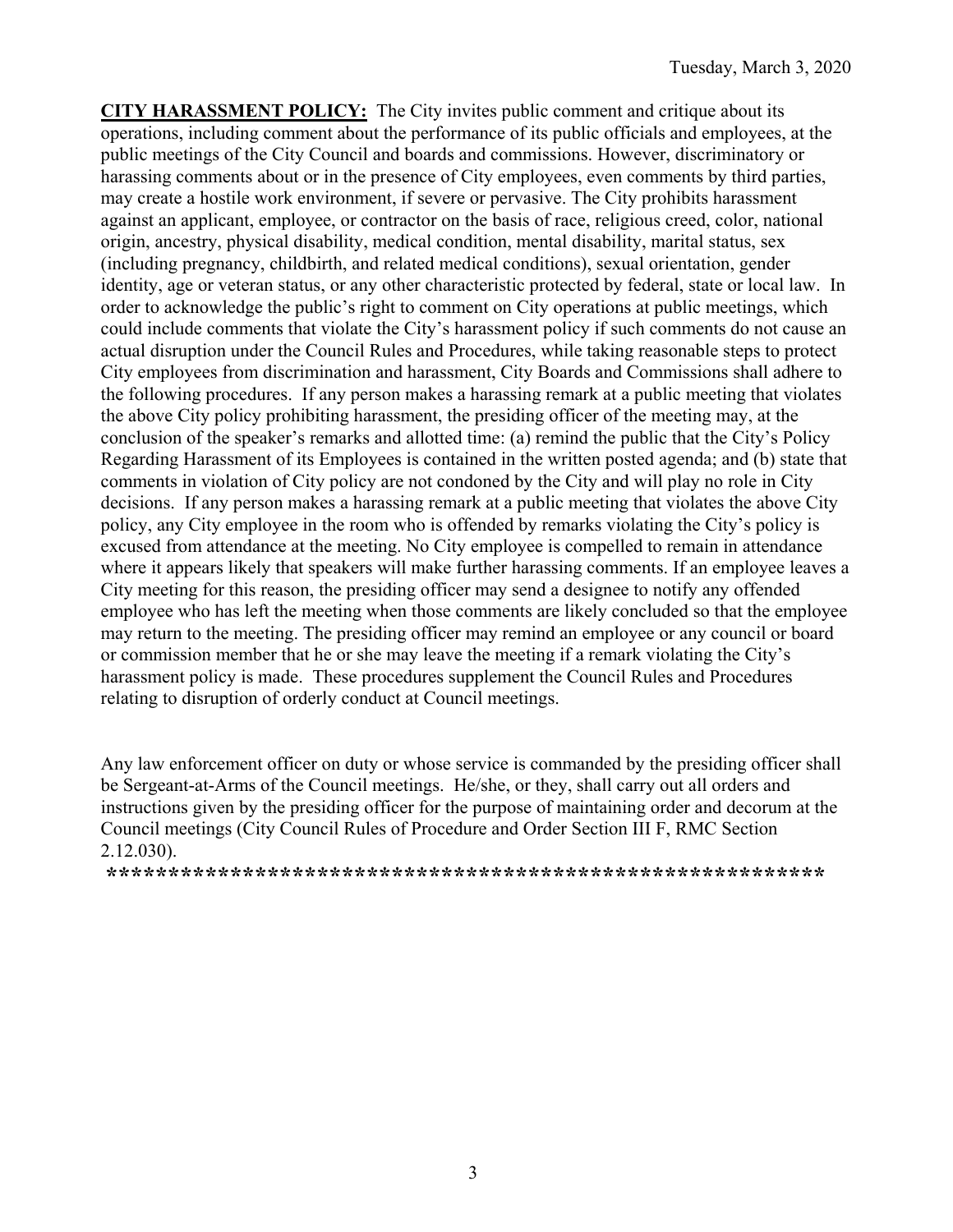### **OPEN SESSION TO HEAR PUBLIC COMMENT BEFORE CLOSED SESSION**

5:00 p.m.

#### **A. ROLL CALL**

#### **B. PUBLIC COMMENT BEFORE CLOSED SESSION**

#### **C. ADJOURN TO CLOSED SESSION**

### **CLOSED SESSION**

Shimada Room of the Community Services Building

#### **CITY COUNCIL**

LIABILITY CLAIMS - (Government Code Section 54956.9):

Pamela Hampton vs. City of Richmond

CONFERENCE WITH LEGAL COUNSEL - EXISTING LITIGATION (paragraph (1) of Subdivision [d] of Government Code Section 54956.9):

Solvay, USA Inc. vs. City of Richmond

PUBLIC EMPLOYEE PERFORMANCE EVALUATION (Government Code Section 54957):

Title: City Manager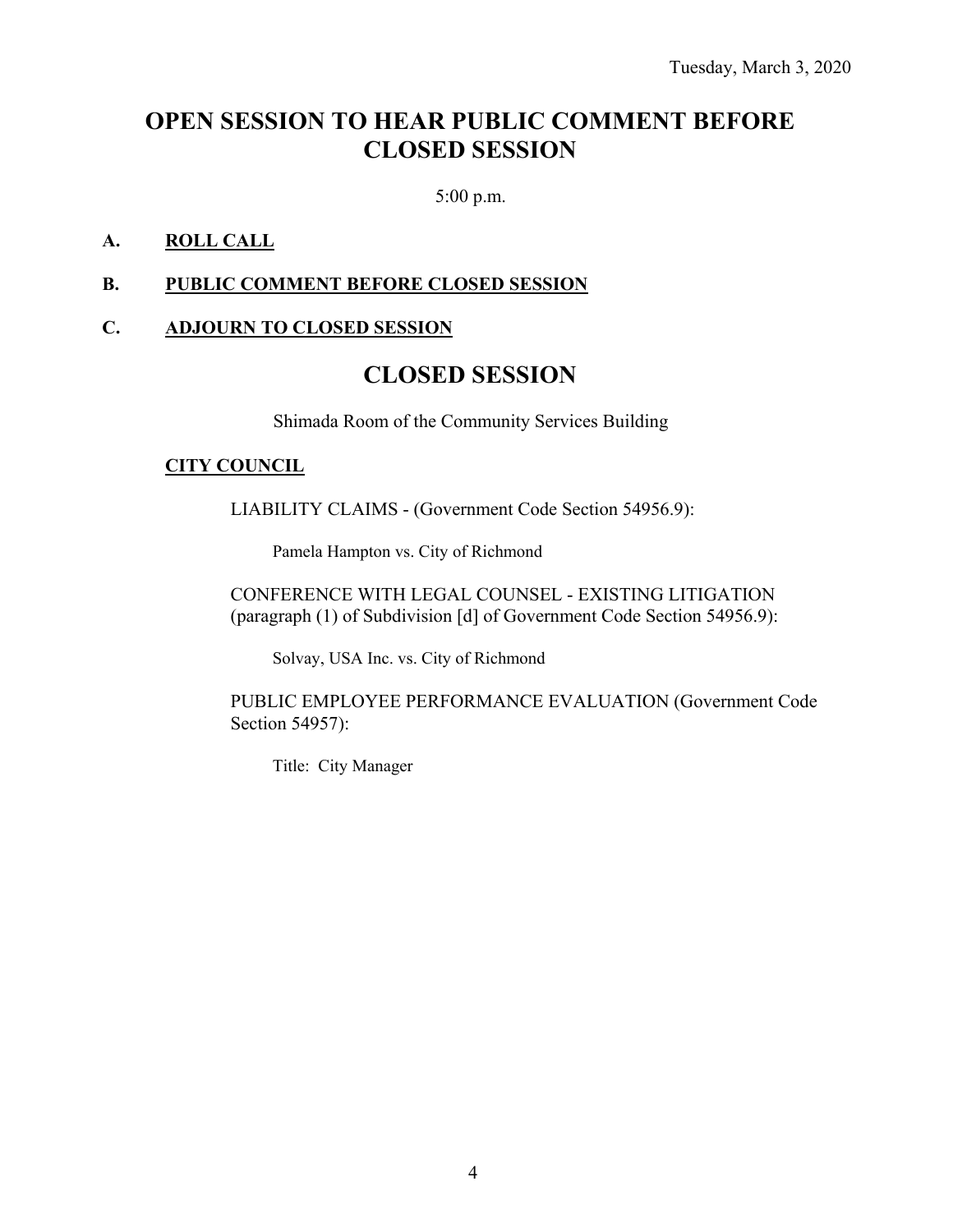## **REGULAR MEETING OF THE RICHMOND HOUSING AUTHORITY**

6:25 p.m.

- **A. PLEDGE TO THE FLAG**
- **B. ROLL CALL**
- **C. STATEMENT OF CONFLICT OF INTEREST**
- **D. REPORT FROM THE EXECUTIVE DIRECTOR**
- **E. OPEN FORUM FOR PUBLIC COMMENT**
- **F. AGENDA REVIEW**

#### **G. HOUSING AUTHORITY CONSENT CALENDAR**

- **G-1.** ADOPT a resolution approving a contract amendment with Century Group Executive Recruitment for temporary staffing services, in the amount of \$60,000, for a new total not to exceed amount of \$260,000 - Richmond Housing Authority (Nannette J. Beacham/Belinda Brown 621-1300).
- **G-2.** APPROVE the minutes of the regular February 4, 2020, and special February 25, 2020, Richmond Housing Authority Meetings - City Clerk's Office (Pamela Christian 620-6513).

#### **H. ADJOURNMENT**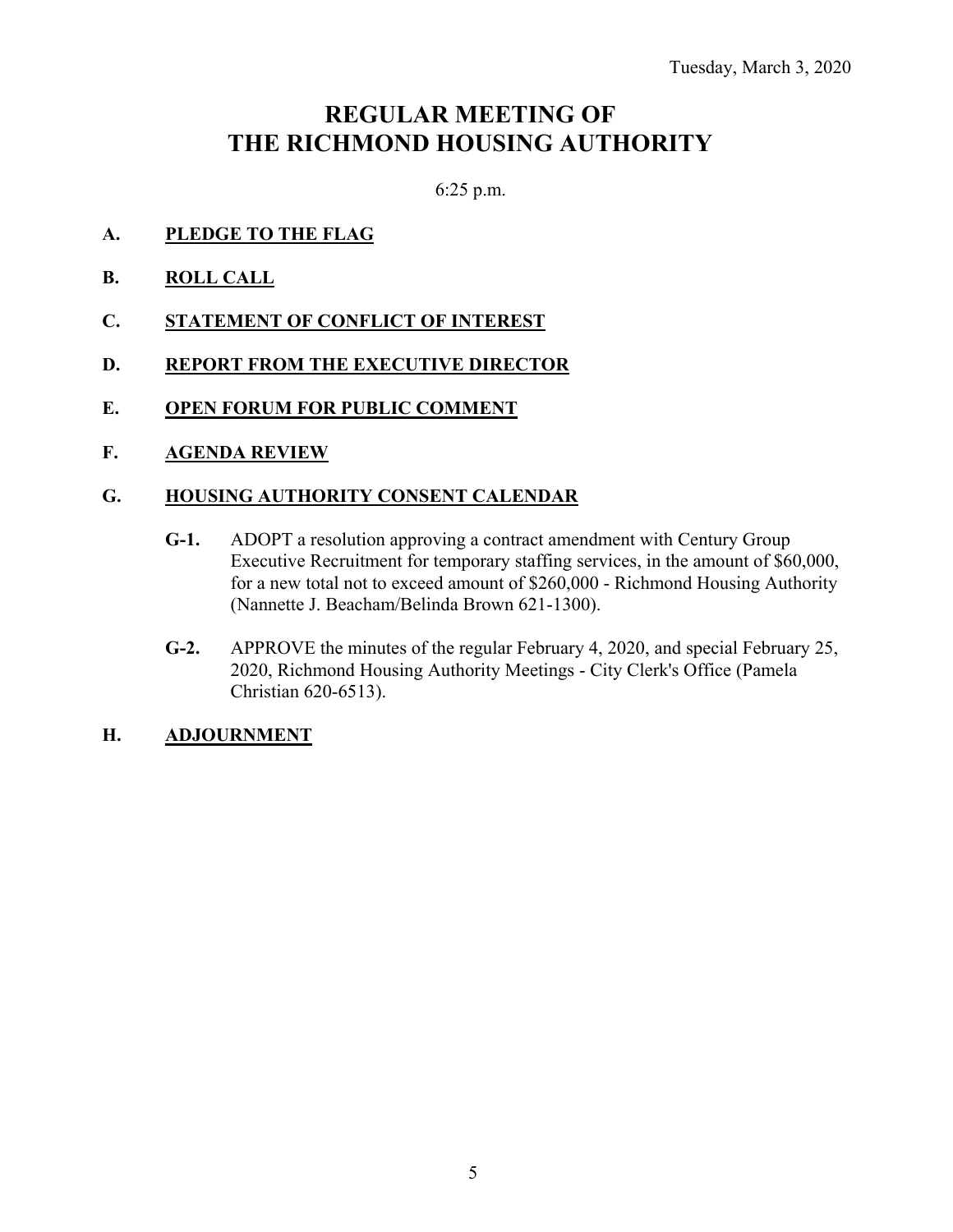### **REGULAR MEETING OF THE RICHMOND CITY COUNCIL**

6:30 p.m.

### **A. ROLL CALL**

- **B. STATEMENT OF CONFLICT OF INTEREST**
- **C. AGENDA REVIEW**

#### **D. REPORT FROM THE CITY ATTORNEY OF FINAL DECISIONS MADE DURING CLOSED SESSION**

#### **E. REPORT FROM THE CITY MANAGER**

**F. OPEN FORUM FOR PUBLIC COMMENT** 

#### **G. CITY COUNCIL CONSENT CALENDAR**

- **G-1.** APPROVE the sole-source contract with Red Cloud, Inc. to install seven Motorola antennas at the fire stations, for a term of March 1, 2020 through December 31, 2020, in an amount not to exceed \$25,000 - Fire Department (Chief Adrian Sheppard 307-8041).
- **G-2.** APPROVE an agreement with Performance Abatement Services to cleanup an oil spill at Terminal 3 with a value not to exceed \$25,000 - Port Department (Jim Matzorkis 215-4600).
- **G-3.** PROCLAMATION declaring March 10, 2020, as Tibetan Uprising Day in the City of Richmond - Office of the Mayor (Mayor Tom Butt 620-6503).
- **G-4.** PROCLAMATION declaring February 29, 2020, as Rare Disease Day in the City of Richmond - Office of the Mayor (Mayor Tom Butt 620-6503).
- **G-5.** ADOPT a resolution approving the transfer \$25,000 from District reserve funds to the operating budget to upgrade the crosswalk safety signage for the light up crosswalk at the Marina, as requested by the Marina Landscape and Lighting Maintenance District Advisory Committee - Public Works Department (Yader Bermudez 774-6300).
- **G-6.** ADOPT a resolution approving Veolia Water to manage and award a contract to ZFA Structural Engineers for the Seismic Retrofit Study for specific structures at the Wastewater Treatment Plant in an amount not to exceed \$279,002 (Project Cost of \$244,788, plus a 15% contingency cost of \$34,214) - Water Resource Recovery Department (Yader Bermudez 774-6300).